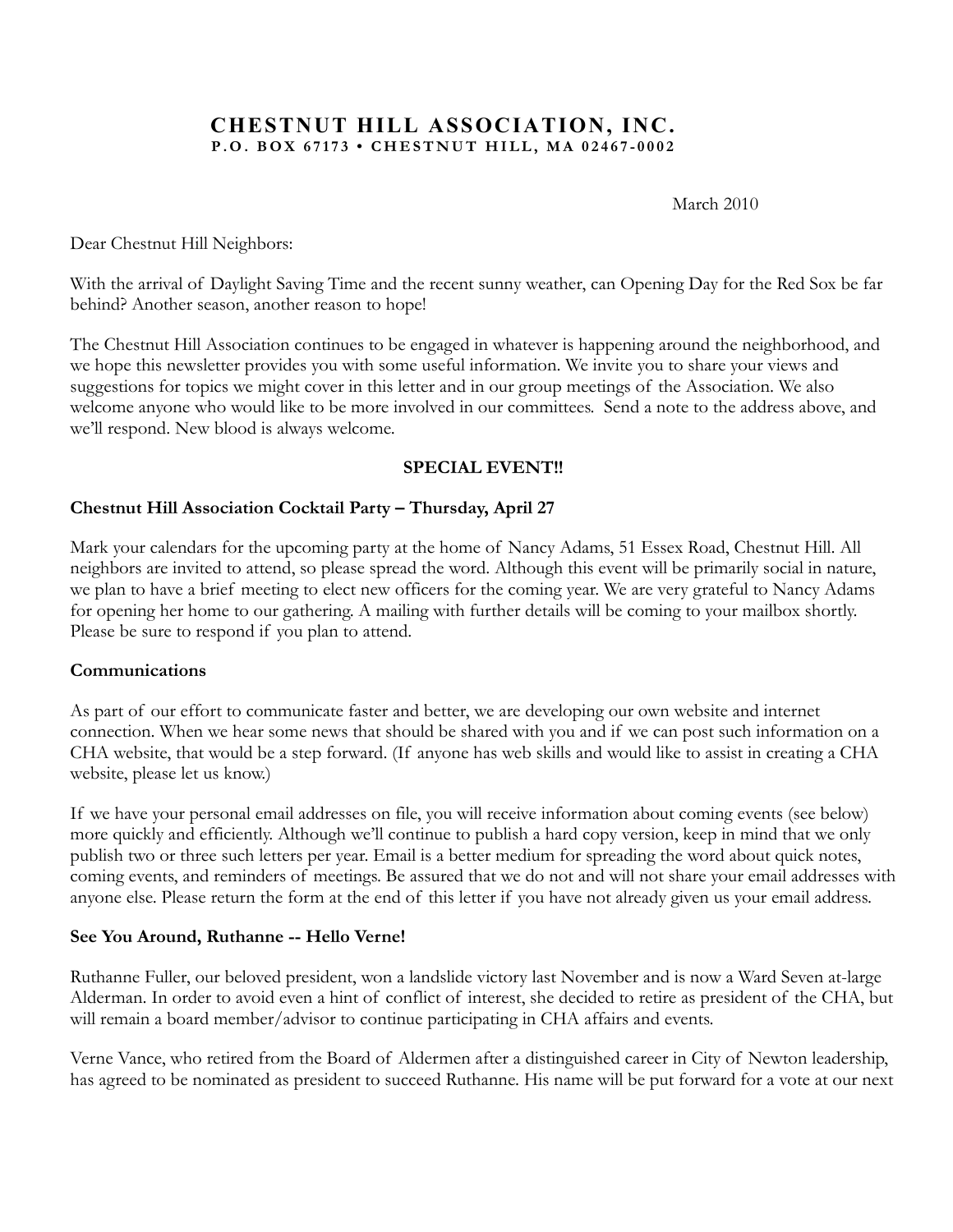#### March 2010

meeting. Many of you already know Verne and his energetic style, and we do not anticipate much opposition to his candidacy. In fact, we are delighted that he has allowed us to pull him deeper into CHA activities.

We cannot be totally pleased that Ruthanne is stepping aside, because her energy, creativity, leadership and winning smile have made an immeasurable contribution to the life and welfare of our neighborhood association over the past several years. The CHA would not be the healthy, wealthy and wise organization we are today without her time, dedication, and hard work.

The good news, of course, is that Ruthanne now has an important voice in the leadership of our City. Her seat on the Finance Committee will ensure that her years of work with Mal Salter and the Citizen Advisory Group will not fade into obscurity and slide off Newton's agenda.

### **Other CHA Leadership Changes**

In addition to these names, the CHA welcomes new members to its Executive Committee. Tom Greytak, a former president of the CHA, has rejoined the team and brings with him a wealth of experience and longevity in the community. Gloria Gavris, with legal and lobbying job experience on her resume, has also joined the Executive Committee. She brings new ideas and added enthusiasm with her.

### **NEIGHBORHOOD NEWS**

### **New Shaw's/Star Market/Shopping Center Plans**

Now that the new Star Market in the Chestnut Hill Shopping Center has been open for a few months, it is safe to say that it's a huge improvement over the store it replaced, with more variety and a friendly, helpful staff. You don't even have to leave the store to get a hot meal or pizza! In fact, our plea in the last newsletter for "free samples" was answered during the opening celebration. It's nice to have our neighborhood store back.

The Star Market parking lot continues to be a battlefield for cars, trucks, and pedestrians. Be careful out there! A uniformed traffic officer has been hired to help keep things moving in/out of the Hammond Street entrance on weekday afternoons.

### **Are Your Hungry?**

After a lengthy review of parking availability, the Chestnut Hill Shopping Center has received a permit in the retail space next to Legal Seafood (formerly Gardener's Eden) for a full-service 275-seat restaurant. Legal Seafood and Aquitaine have both received permits for outdoor seating of 20 seats and 6 seats respectively. On the ground floor of the Star supermarket, there will be another restaurant with 74 seats, plus retail space of 7,600 square feet. In the upper Chestnut Hill Mall, Bloomingdale's has plans to replace approximately 2500 feet of retail space with a 50-seat Japanese restaurant.

### **Chestnut Hill Square Development**

The long awaited development on the former Omni Market site has not moved forward…yet. The recent downturn in real estate caused by the recession is likely to blame, but we have not heard anything new from New England Development recently. When we hear something more concrete, we'll pass on the news. The developers indicated that their original plans have been scaled back significantly to reduce the scope of the project.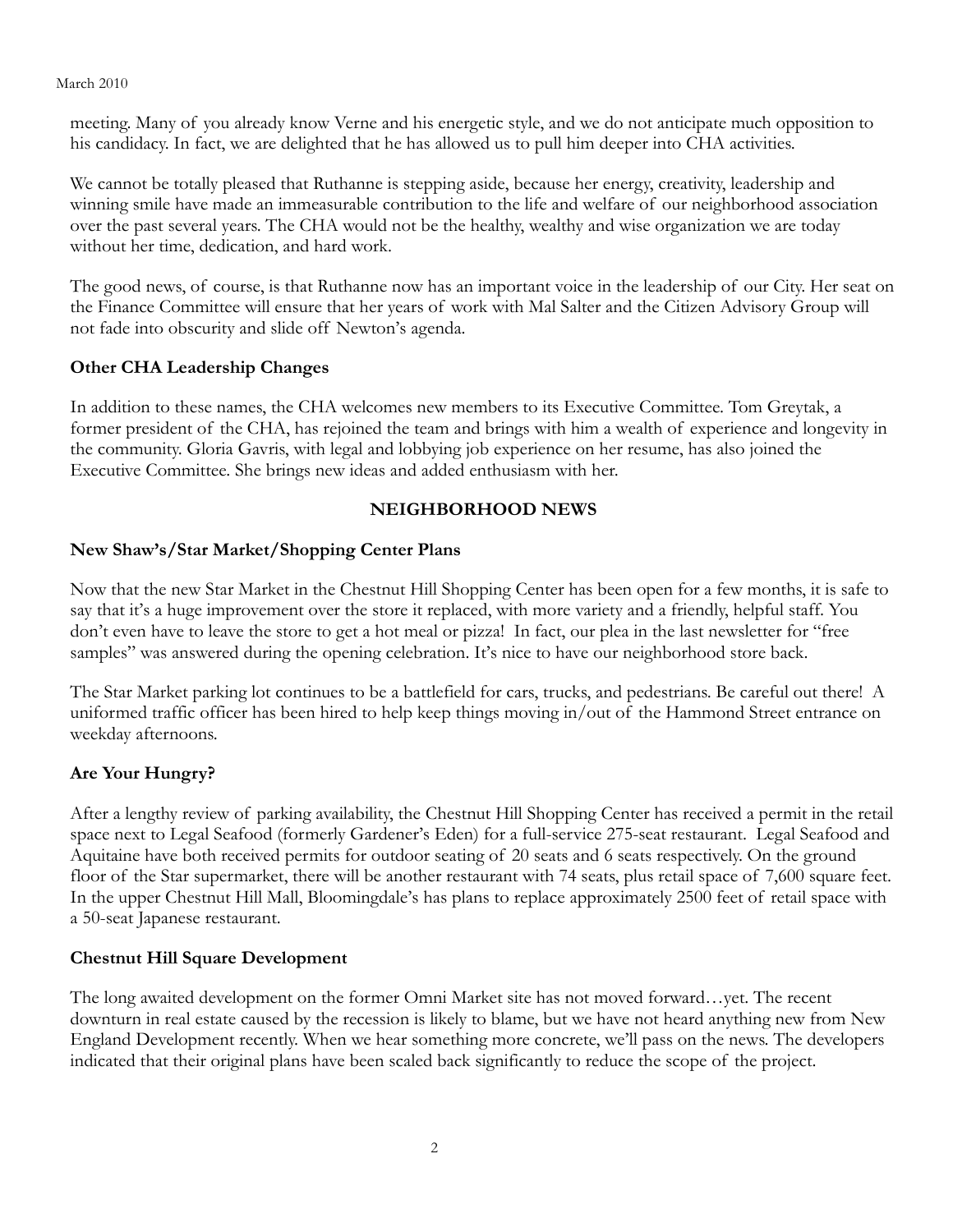### **Boston College Master Plan Update**

Boston College is moving ahead with the design for the new Stokes Hall (on College Road, between McElroy Commons and Lyons Hall, now a parking space). The project will actually be two buildings connected with a bridge. The 160,000 square foot structure will be comprised of six departments (all in the humanities) occupying 60% of the space. The balance of the space will be used for classrooms, meeting areas, and advising centers.

At the College Road level, it will be two or three stories. The buildings are set on an offset to College Road so there won't be a "wall" of new construction at the edge of the roadway. They hope to finish the designs, get approvals from the City of Newton, and get bids in time to start construction in October 2010. If they begin on time, they expect to move into the building in the fall of 2012.

The Chestnut Hill Association will be very carefully vetting the design and any traffic issues (vehicular and pedestrian) through the construction and full occupancy periods. Let us know if you want to be involved in the review process. (FYI, Boston College does not foresee any changes to the McElroy student center in the next ten years.)

#### **Off-Leash Dog Parks Update**

The Dogs Off-Leash Advisory Committee, chaired by Amy Koel, has been disbanded. The functions of that group have been absorbed by the City of Newton Parks & Recreation Department, which is the "owner" of most of the land that could be considered for off-leash dog parks. Having served on the Committee since its inception five years ago, your editor is delighted to be laid off from this job. The City needs to assess and mediate concerns of dog owners and property owners alike. A volunteer group cannot make any official decisions regarding use of public lands. We are hopeful that Newton will someday have a successful off-leash dog program comparable to that of our neighbors in Brookline.

#### **Email Addresses Needed**

As noted earlier, we want to use email more frequently for member contact, sending quick notes about upcoming events, reminders about meetings, and other news. However, to be effective we need to collect those email addresses that we don't have on file. Please send your email address to chestnuthillassoc@yahoo.com or mail us the form on the last page of this letter. We will not share your information with anyone else. Thank you for helping us to communicate better.

We welcome questions and ideas from our members. We can use help and volunteers for committees. Keep those cards and letters coming! Thanks for reading, and thank you for your continuing support.

Sincerely, on behalf of the Association,

Dick Tucker